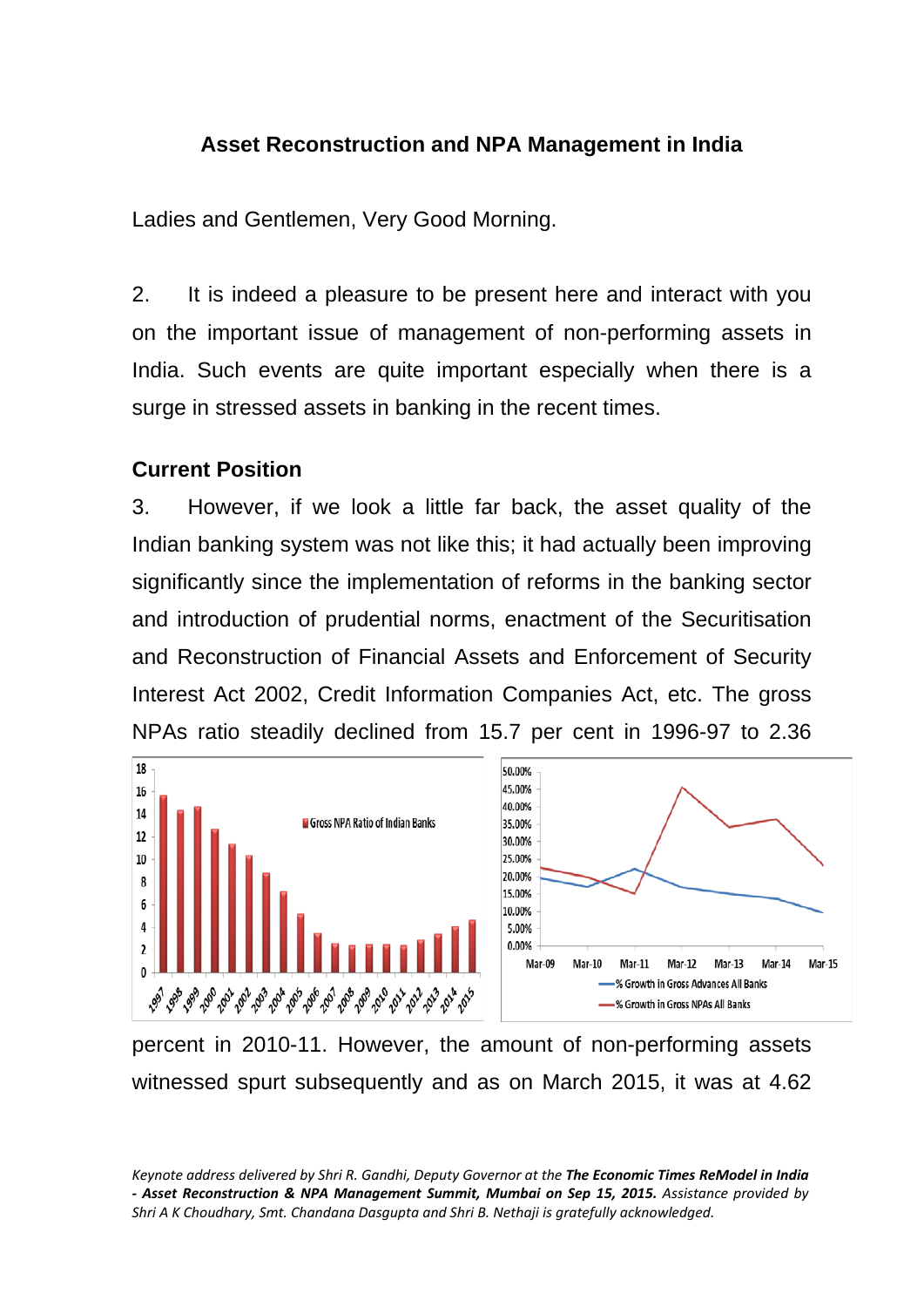per cent of the gross advances of the banks in comparison with 2.36 per cent of the gross advances as at March 2011. The growth in NPAs was much higher than the growth in advances during the last four years. In addition, the ratio of restructured standard assets to gross advances grew to 6.44 per cent as at the end of March 2015 from 5.87 per cent of gross advances as on March 2014. The total stressed assets (i.e., NPAs plus Restructured Assets) as on March 2015 were 11.06 per cent of gross advances.

4. The sharp increase in stressed assets has adversely impacted the profitability of the banks. The annual return on assets has come down from 1.09 per cent during 2010-11 to 0.78 per cent during 2014- 15. Considering the effect it has on both capital and liquidity position of the bank, there is an urgent need for banks to reduce their stressed assets and clean up their balance sheets lest they become a drag on the economy.



5. Managing asset quality is always very important and becomes a prominent objective especially during a period of economic downturn. Recognising the importance of effective asset quality management,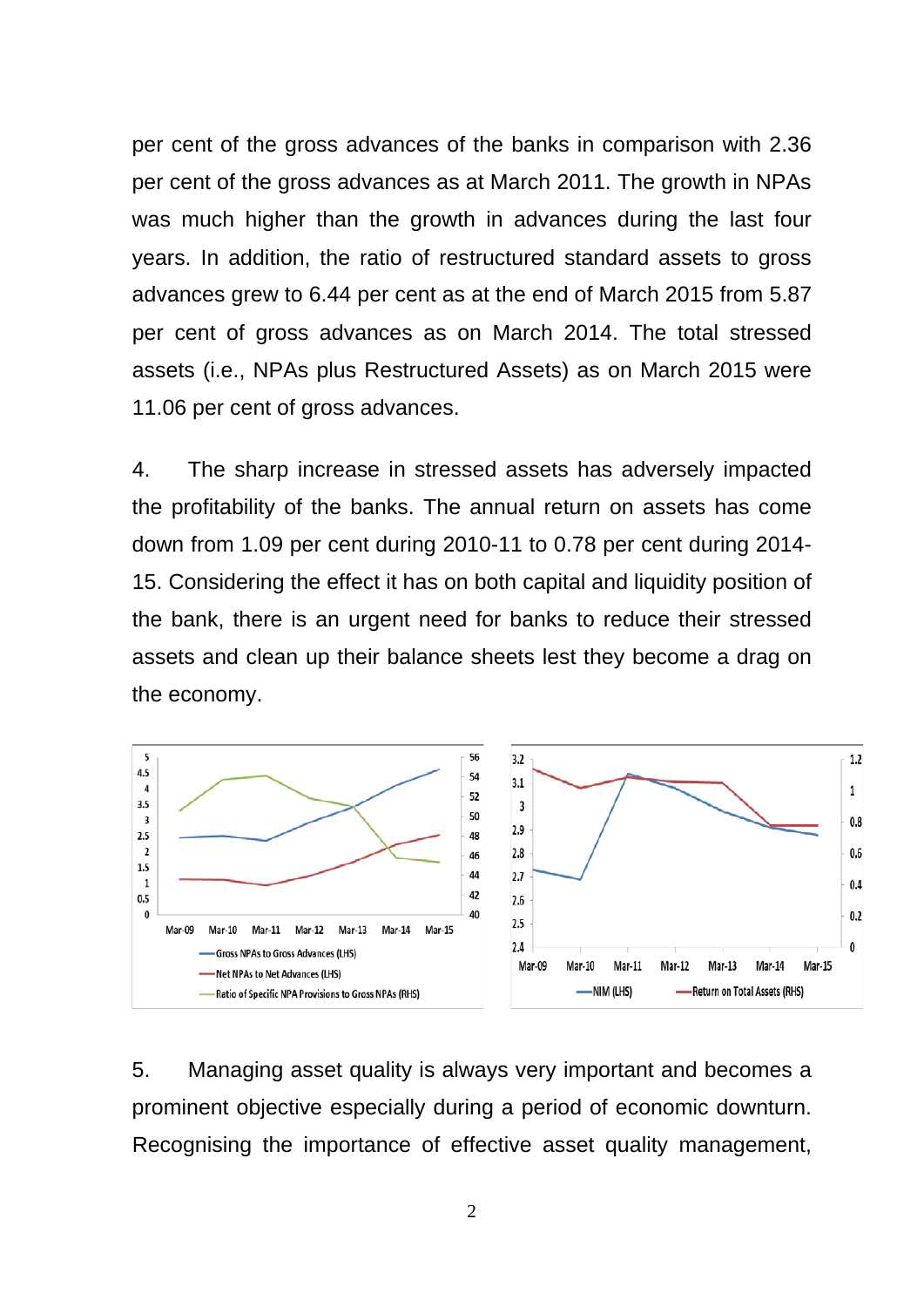Reserve Bank has issued various guidelines to banks, from time to time, on various aspects of asset quality management.

## **Preventive Management**

6. Reserve Bank has advised banks that the management of credit risk should receive the top management's attention and the process should encompass:

- a) Measurement of risk through credit rating / scoring;
- b) Quantifying the risk through estimating expected loan losses and unexpected loan losses
- c) Risk pricing on a scientific basis; and
- d) Controlling the risk through effective Loan Review Mechanism and portfolio management.

7. Further, Reserve Bank has also advised the banks to put in place a robust credit risk management system which is sensitive and responsive to various factors affecting credit risk. The guidelines entail involvement of top Management, including the Board of Directors of the bank in actively managing the credit risk of the banks. Banks are required to put in place proactive credit risk management practices like annual / half-yearly industry studies and individual obligor reviews, credit audit which entails periodic credit calls that are documented, periodic visits of plant and business site, and at least quarterly management reviews of troubled exposures / weak credits.

## **Recent Regulatory Initiatives**

8. Recently, In January 2014, the Reserve Bank of India had released a comprehensive 'Framework for Revitalising Distressed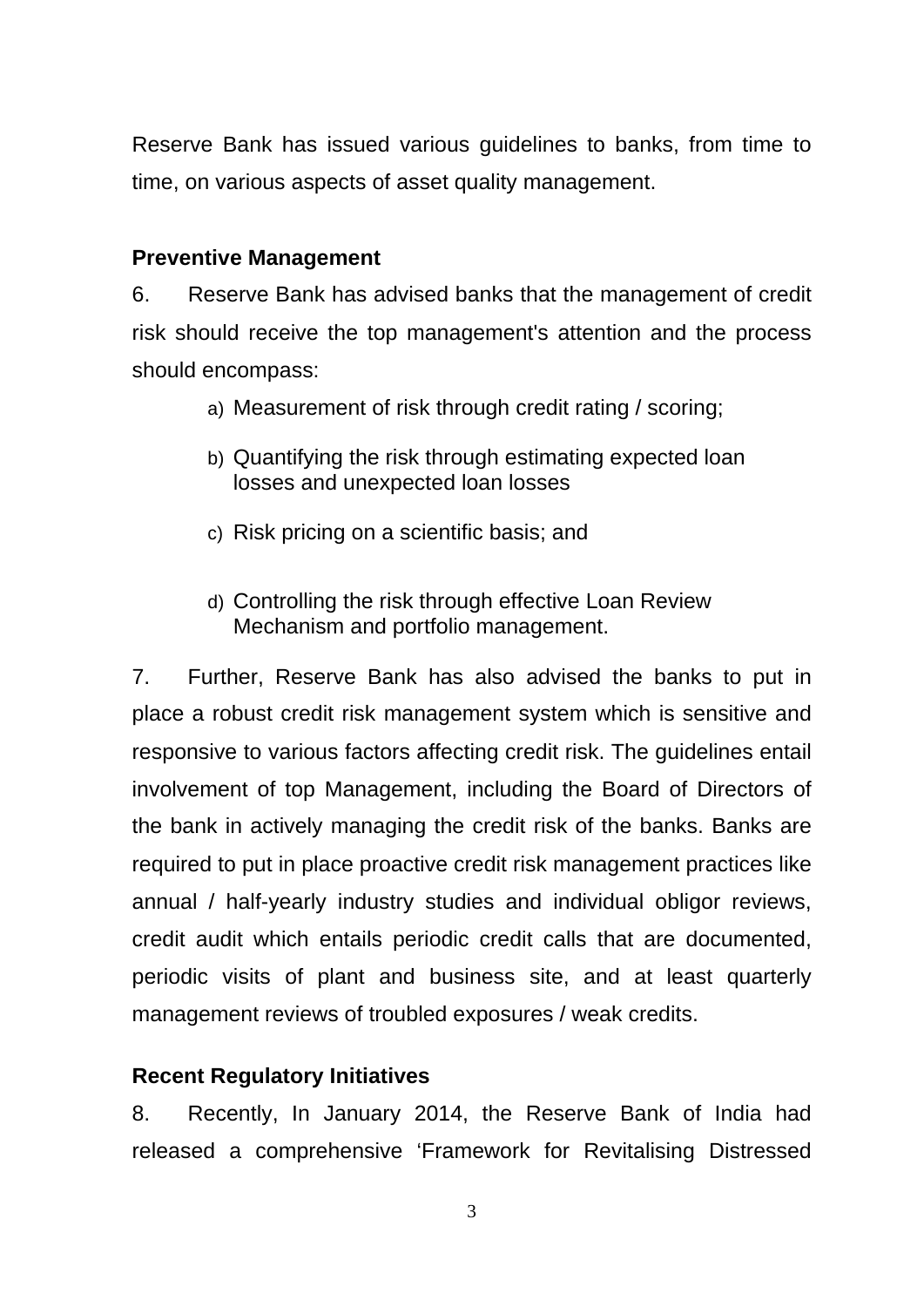Assets in the Economy'. The Framework outlines a corrective action plan that will incentivise early identification of problem cases, timely restructuring of accounts which are considered to be viable, and taking prompt steps by banks for recovery or sale of unviable accounts. In addition, to address the issue of information asymmetry as also to identify the problem early, a Central Repository of Information on Large Credits (CRILC) to collect, store, and disseminate credit data to lenders, was set up. Under this arrangement, banks are reporting credit information, including classification of an account as SMA to CRILC on all their borrowers having aggregate fund-based and nonfund based exposure of  $\overline{550}$  million and above with them.

9. While having a proper credit risk management is very important for managing asset quality, another issue which is equally important is proper structuring of the credit facilities extended to various borrowers. While granting credit facilities, banks should set realistic repayment schedules on the basis of a proper analysis of cash flows of the borrowers. This would go a long way to facilitate prompt repayment by the borrowers and thus improve the record of recovery in advances. A 'one size fits all' approach and providing plain vanilla loans to all clients may not be in the interest of banks as well as its customers.

10. In order to effect a structural change in the way project loans are granted by banks, and considering the need to facilitate banks to offer long term project financing, which may ensure long term viability of infrastructure and core industries sector projects by smoothening the cash flow stress in initial years of such projects, Reserve Bank has issued guidelines on flexible structuring of long term project loans with periodic refinancing option. Reserve Bank has also introduced the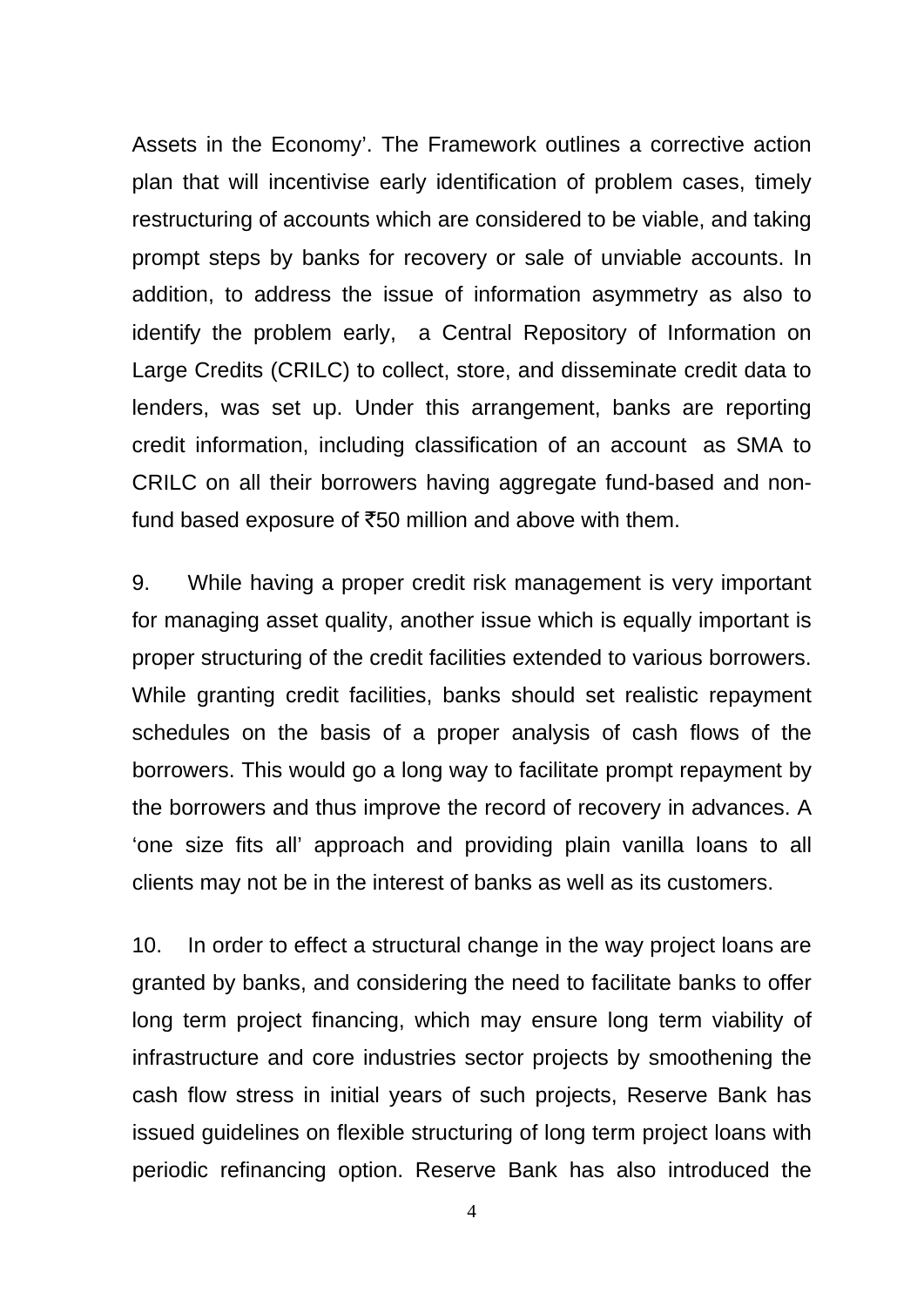concept of 'standby credit facility' to fund cost overruns in projects. Such 'standby credit facilities' are sanctioned at the time of initial financial closure; but disbursed only when there is a cost overrun. At the time of initial credit assessment of borrowers / project itself, such cost overruns are assessed, agreed to be disbursed in the eventuality of cost over runs, and the Debt Equity Ratio, Debt Service Coverage Ratio, Fixed Asset Coverage Ratio, etc. are determined accordingly. Thus, there may not be any need for the borrower to approach the banks at a later stage for additional finance.

### **Restructure / Rehabilitation**

11. However, despite proper credit appraisal and proper structuring of loans, slippages in the asset quality may not be unavoidable, especially when the economic cycles turn worse. Hence, once a weak account is identified, banks need to consider various remedial actions. One of the remedial options is restructuring. In spite of their best efforts and intentions, sometimes borrowers find themselves in financial difficulty because of factors beyond their control and also due to certain internal reasons. For the revival of the viable entities as well as for the safety of the money lent by the banks, timely support through restructuring in genuine cases is called for. The objective of restructuring is to preserve the economic value of viable entities that are affected by certain internal and external factors and minimize the losses to the creditors and other stakeholders.

12. Such support to borrowers who are in temporary financial difficulties need not be contingent upon retention of asset classification status as 'standard'. There is a tendency among banks to withdraw their support once an account is classified as NPA. Mere classification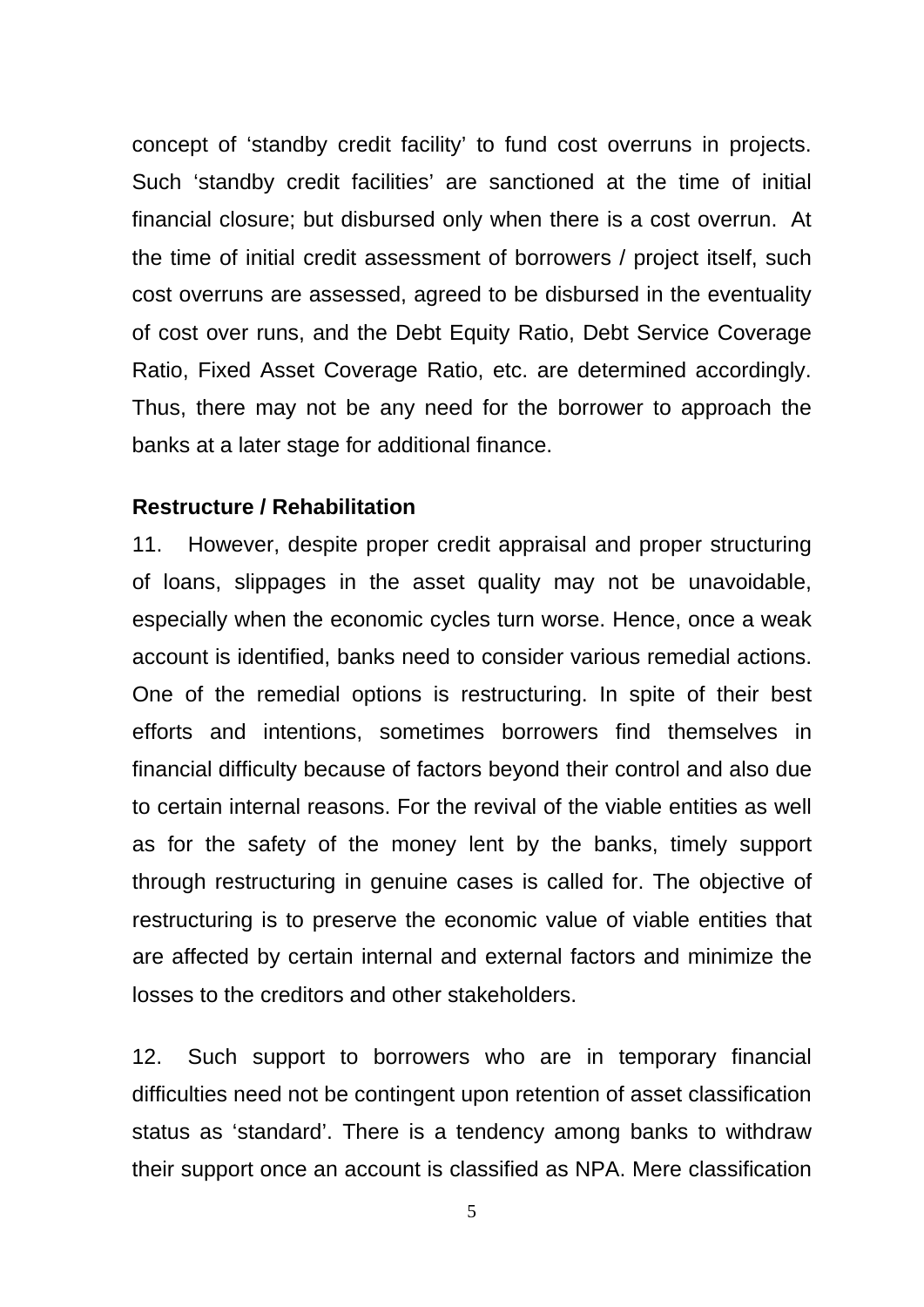of an account as non-performing asset need not result in withdrawal of support to viable borrowal accounts. The purpose of asset classification and provisioning is to present a true picture of bank's balance sheet and not to stigmatize accounts / borrowers. However, while considering their support to accounts under stress, banks should make proper distinction between willful – defaulters / non-cooperative / unscrupulous borrowers on the one hand, and on the other hand, borrowers defaulting on their debt obligations due to circumstances beyond their control.

13. As you may be aware, Reserve Bank has withdrawn special asset classification benefits available to restructuring of assets with effect from April 1, 2015 to align our norms on restructuring with international best practices. Subsequent to that there is a sudden drop in the assets being 'restructured' and it seems that banks have become very choosy in restructuring loans to borrowers who are under stress. One of the reasons cited for drop in restructuring of assets is that 'banks have no incentive in restructuring'. We feel that decision of the banks in restructuring should be driven by their motivation to revive an account which is under temporary financial difficulties and preservation of the economic value of viable entities in the interest of both the creditors and borrowers, rather than merely concentrating on asset classification and provisioning benefits.

### **Recovery / Exit**

14. As a first step towards effective recovery / exit framework from accounts which are beyond revival, banks should have a well defined loan recovery policy which sets down the manner of recovery of dues depending upon the circumstances of each account. Banks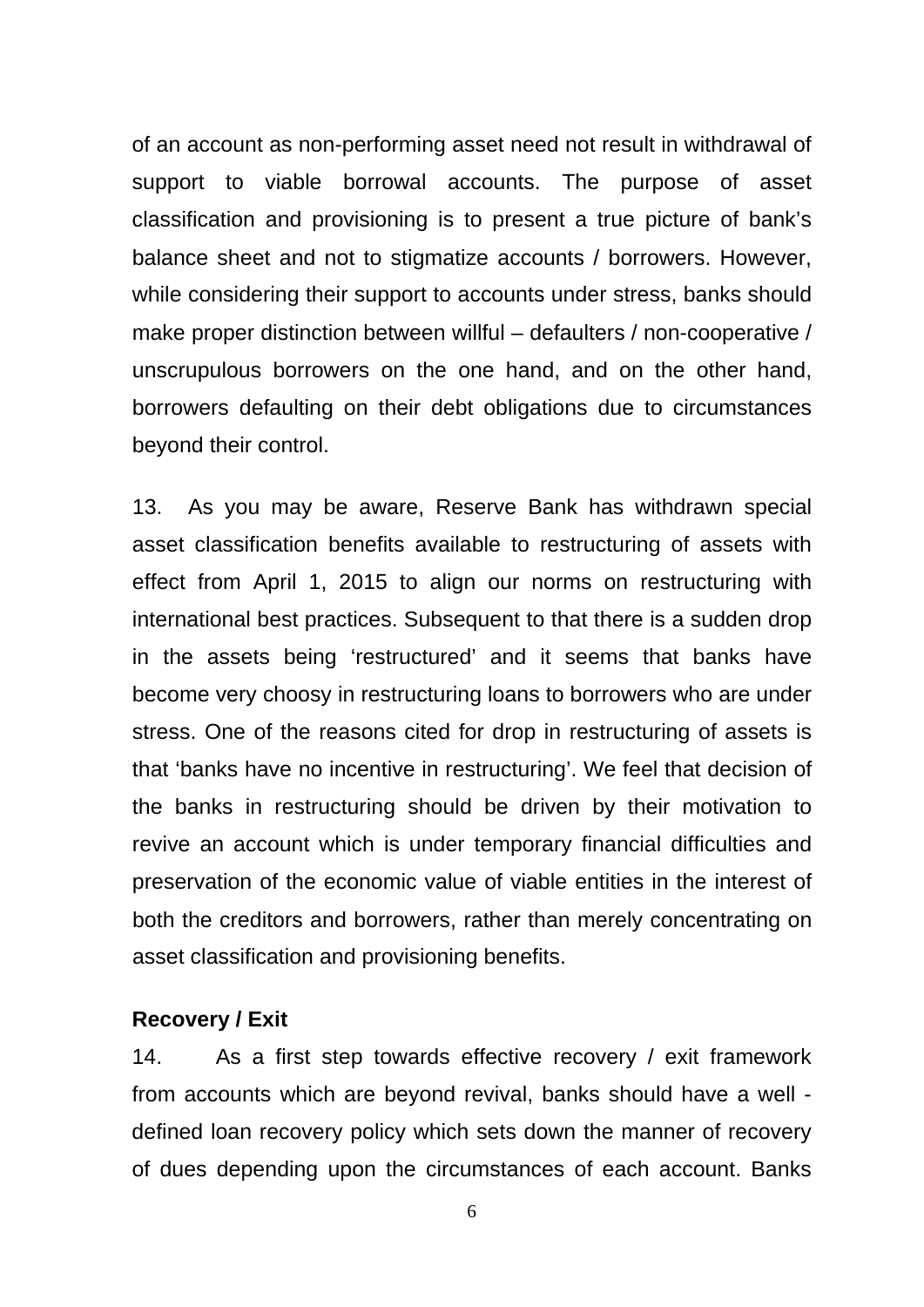may resort to either opt for legal avenues or non-legal avenues for exiting the account. Banks may enter into compromise settlements in terms of their Board approved policy for compromise settlement of NPAs. However, adequate care should be taken to ensure that the compromise settlements are done in a fair and transparent manner. Banks may also sell their NPAs to other banks (which happens outside the SARFAESI Act). There are a few banks which have better recovery expertise and we have seen instances of them purchasing NPAs from other banks.

15. In the event of failure of the above mentioned measures, banks could resort to filing suits with Debt Recovery Tribunals or invoke the provisions of the Securitisation and Reconstruction of Financial Assets and Enforcement of Security Interest Act, 2002. An alternate option to enforcement of security interest is that of selling the NPAs to securitisation companies / reconstruction companies (SCs / RCs) registered under the SARFAESI Act. SCs / RCs are expected to do a specialized task of recovering and reconstructing the NPAs thereby reducing the NPAs in the system. The purpose of creation of SCs / RCs was to resolve NPAs of banking system by using their expertise.

### **Asset Reconstruction Companies**

16. As on date 15 SCs / RCs are registered with Reserve Bank. Sale of NPAs to SCs / RCs which was relatively sporadic has picked up substantially during the last two financial years.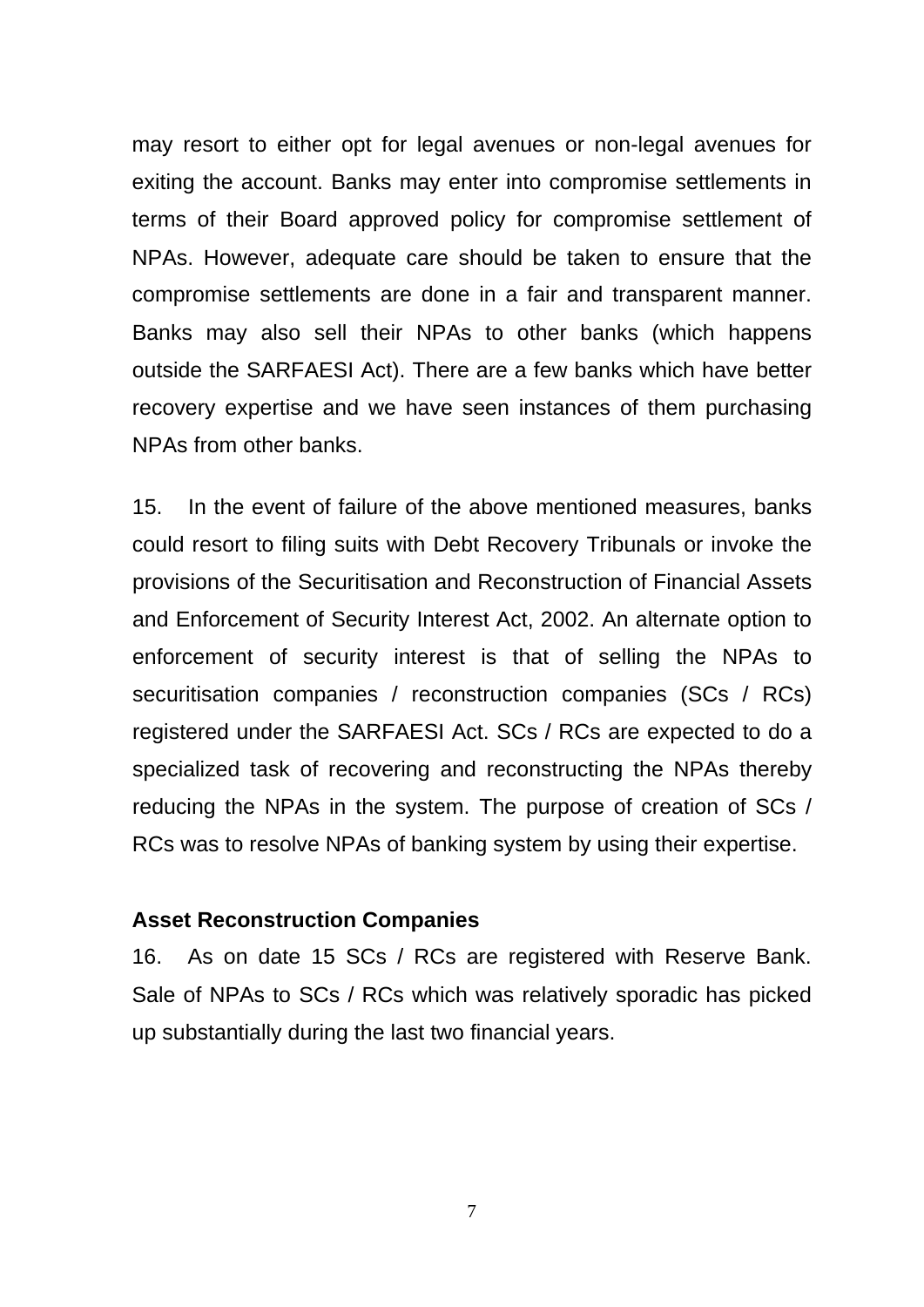

17. However, only a few of them appear to be successful in acquiring assets from banks. Of 15 registered SCs / RCs, asset size in respect of top three SCs / RCs (viz., ARCIL, 'JM Financial' and 'Edelweiss') account for more than two thirds of total assets of all SCs / RCs.

18. An analysis of purchase of NPAs by SCs / RCs indicate that acquisition cost as a percentage to book value of assets increased sharply from 20.8 per cent as on March 2013 to 44.5 per cent as on March 2015. In other words, the discount rate at which SCs / RCs are acquiring NPAs from the banks / FIs decreased considerably, possibly on account of (i) developing of improved NPA recovery methods by banks (ii) selling of relatively fresh NPAs (iii) outsourcing the valuation of NPAs (iv) presence of competition among SCs / RCs while auctioning NPAs.

19. On the recovery side, the performance is not very encouraging. As on March 31, 2015, the average recovery rate (assets resolved as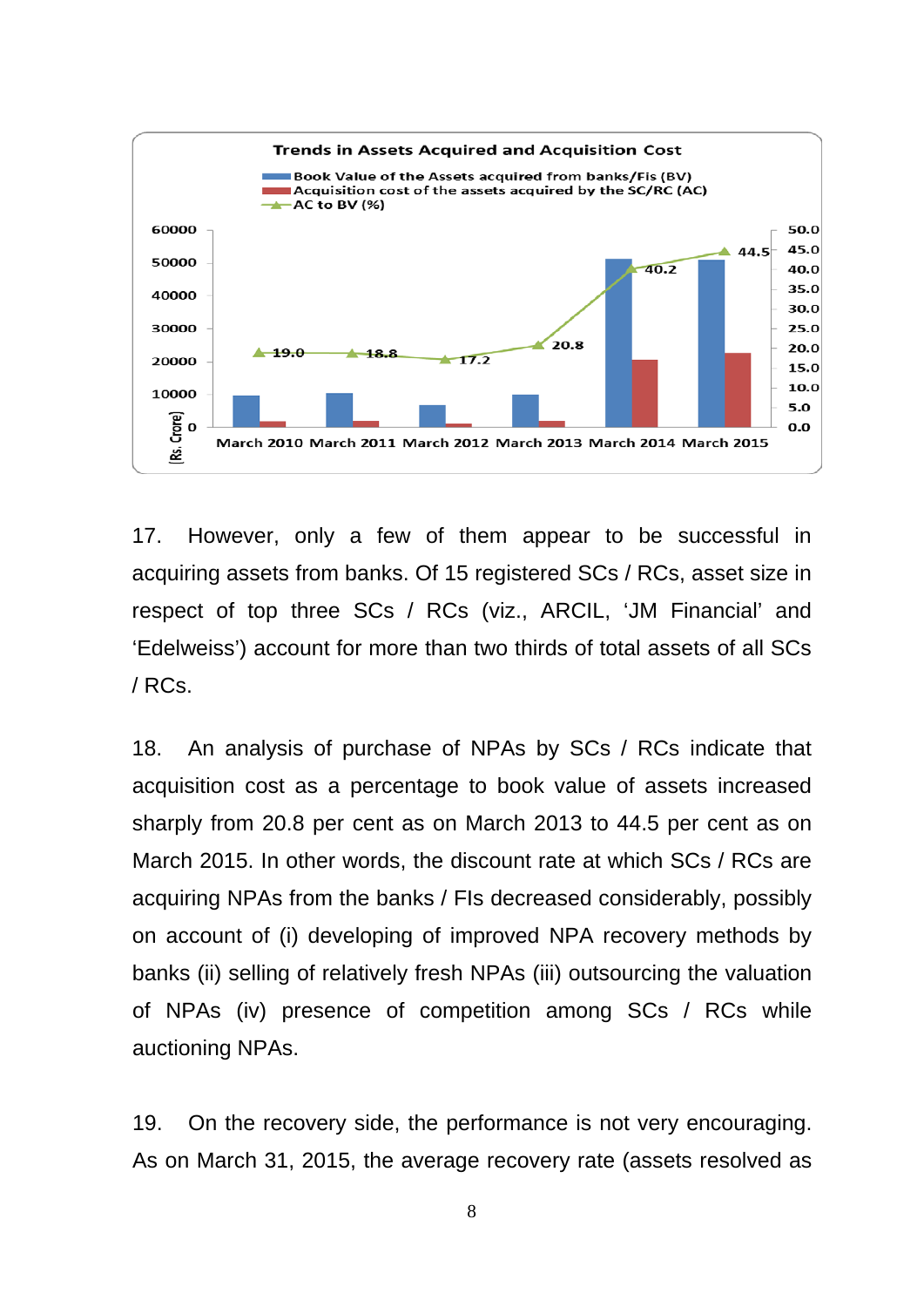a % to assets acquired) of SCs / RCs was at 31.0 per cent. One of the reasons for a dip in the average recovery rate is due to the fact that substantial part of the assets under management of SCs / RCs is acquired recently. Further, a wide variation in recovery rates among SCs / RCs is also observed for the same reason.

20. An analysis of investor class in security receipts (SRs) does not depict any divergence. It is observed that seller banks / FIs have been subscribing majority of SRs. On an average seller banks / FIs have been subscribing 74 per cent of total SRs issued during the period March 2010 to March 2015. In past two years, seller banks subscribed around 80 per cent of total SRs

|                                                |                      |      |                               |      | $20 - 10$            |                      |
|------------------------------------------------|----------------------|------|-------------------------------|------|----------------------|----------------------|
| <b>Item</b>                                    | <b>March</b><br>2010 | 2011 | March   March   March<br>2012 | 2013 | <b>March</b><br>2014 | <b>March</b><br>2015 |
| SRs held by SCs<br>/ RCs in its own<br>account | 21.2                 | 21.0 | 21.4                          | 24.0 | 15.0                 | 14.4                 |
| SRs issued to<br>other QIBs                    | 5.5                  | 7.3  | 8.8                           | 8.6  | 4.7                  | 3.5                  |
| SRs held by<br>Seller banks / Fls              | 73.3                 | 71.4 | 69.4                          | 66.8 | 80.0                 | 82.0                 |
| SRs held by Flis                               | 0.0                  | 0.2  | 0.4                           | 0.5  | 0.3 <sub>2</sub>     | 0.2                  |
| Total                                          | 100                  | 100  | 100                           | 100  | 100                  | 100                  |

**Subscription of Security Receipts – By Institution**

(% to Total SRs)

21. The aggregate asset size of SCs / RCs witnessed sharp growth of 64.8 per cent during 2014-15 on top of 21.3 per cent growth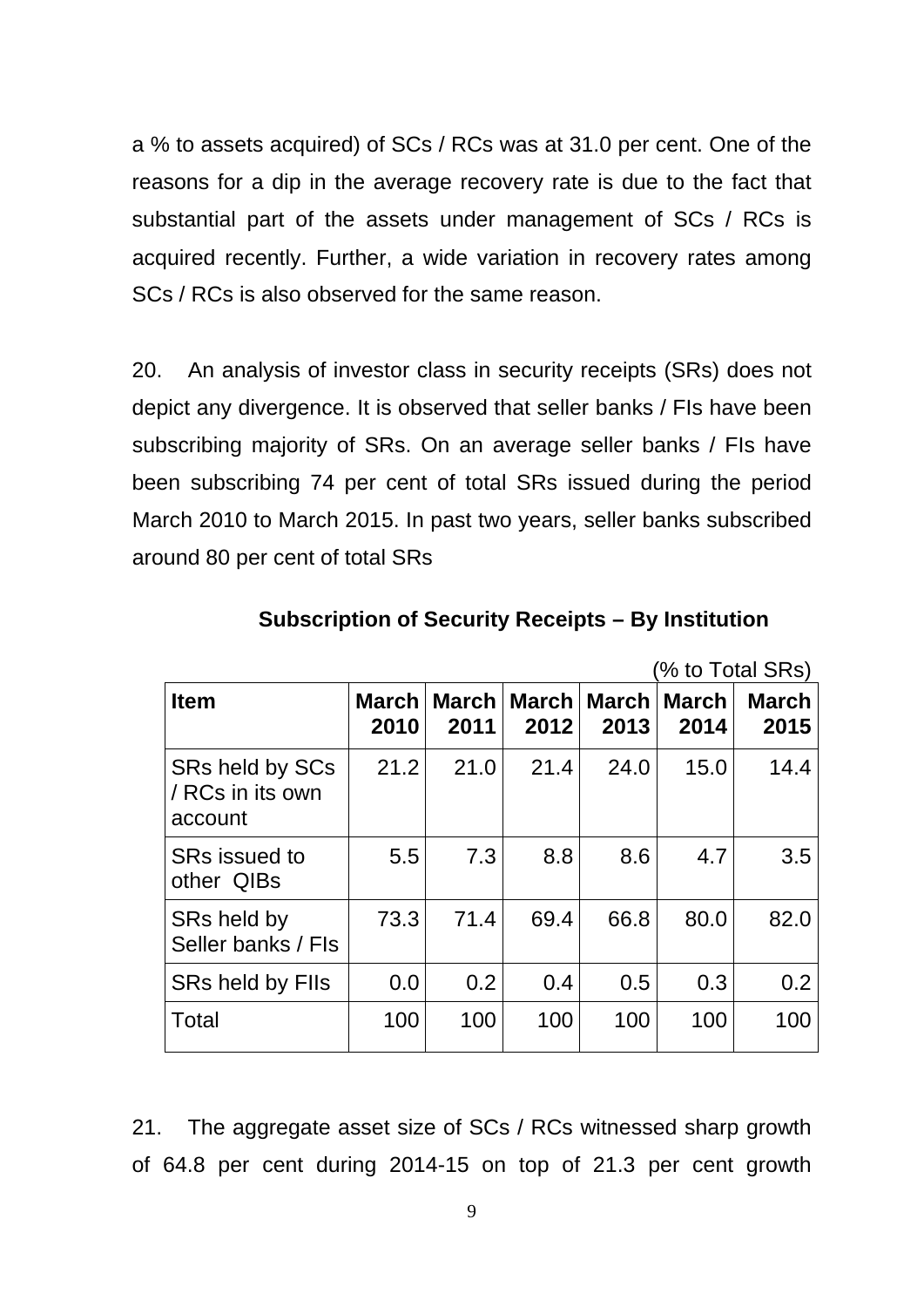witnessed in the previous year. In numerical terms, aggregate asset size of SCs / RCs stood at  $\bar{\tau}$  6920 crore as on March 31, 2015. The reported average Return on Assets of SCs / RCs was at 3.48 per cent while the average Return on Equity stood at 4.48 per cent during the period March 2010 to March 2014.



22. RBI has recently taken various steps to improve the system's ability to deal with distressed assets of banks and financial institutions. Reserve Bank has issued various guidelines relating to the operations of SCs / RCs as also to make transactions between them and banks more transparent. These guidelines were further strengthened with floors on transaction prices and prevention of collusions with promoters in buy back deals. The modified guidelines mandated SCs / RCs to have an increased skin in the game by making it compulsory for them to invest and hold minimum 15% (as against 5% hitherto) of the security receipts issued by them.

23. In order to promote the business of asset reconstruction in India, foreign direct investment cap on SCs / RCs has been increased from 49 per cent to 74 per cent under the automatic route. While foreign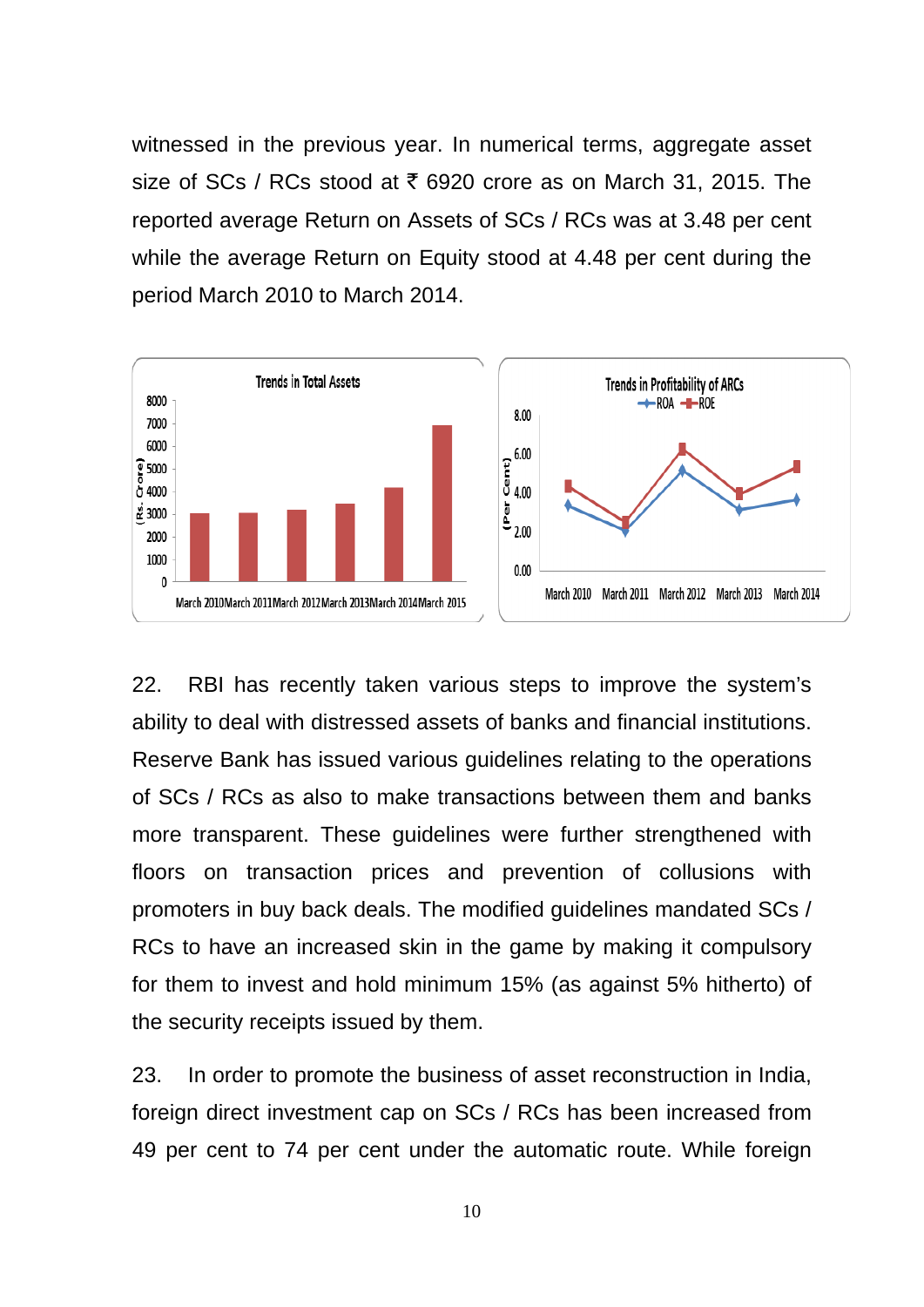institutional investors have also been allowed to participate in the equity of the SCs / RCs, the maximum shareholding by FIIs cannot exceed 10% of the paid up capital of the SC / RC. With a view to facilitate debt consolidation, SCs / RCs are now permitted to acquire debt from other SCs / RCs. SCs / RCs have also been permitted to convert a portion of the debt into shares of the borrower company as a measure of asset reconstruction. Consent threshold for security enforcement actions has been brought down to 60 per cent of the amount outstanding to a borrower as against 75 per cent hitherto. SCs / RCs with acquired assets in excess of  $\bar{\tau}$  500 crore can float a fund under a scheme and utilize upto 25% of funds raised from the qualified institutional buyers for restructuring of financial assets acquired. Promoters of the defaulting company / borrowers or guarantors are allowed to buy back their assets from the SCs / RCs subject to certain conditions that are helpful in the resolution process and minimization of cost. Guidelines on Uniform Accounting Standards for SCs / RCs has been issued for reckoning Acquisition cost, Revenue Recognition, Valuation of SRs, etc. to induce transparency in the books of SCs / RCs. Norms for calculation of management fee has also been rationalised. Management fee will now have to be based on the net asset value of the SRs rather than the outstanding SRs issued

24. With these regulatory changes, SCs / RCs will need to focus on actual redeeming of security receipts as it is no longer possible for them to base their profit model on the basis of management fees. In the near term, SCs / RCs may find it difficult to align their pricing to the expectations of the selling banks and the selling banks also may not have yet reconciled to a realistic sale price expectation for the assets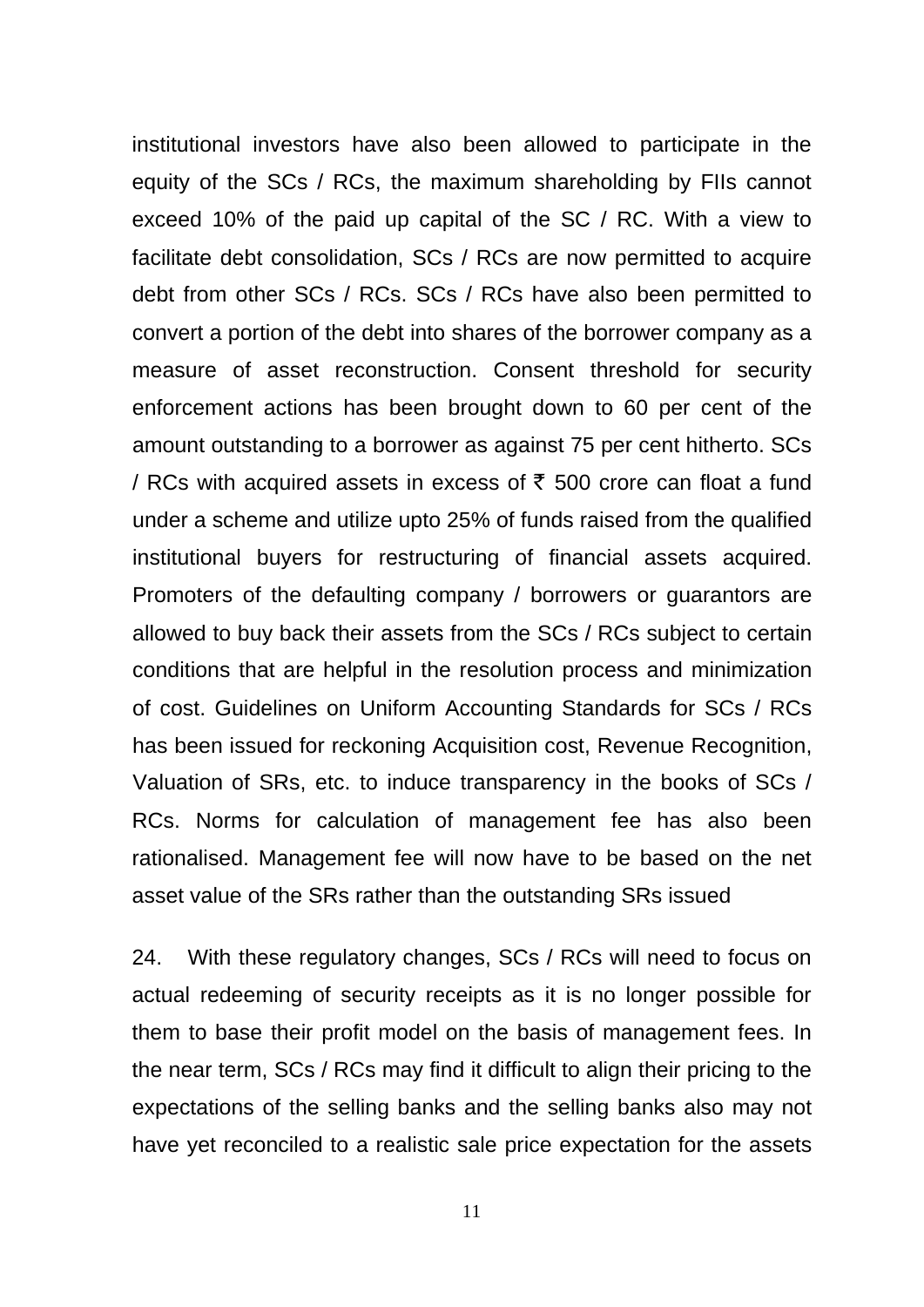that they want to offload, resulting in the reduction in sales. The rationale behind these regulatory changes was to incentivise the process of recoveries / restructuring, as net asset values of SRs is calculated on the basis of the likely rate of recovery of stressed assets.

25. The RBI has also advised that the banks using auction process for sale of NPAs to ARCs should be more transparent, including disclosure of the Reserve Price specifying clauses for non-acceptance of bids, etc. If a bid received is above the Reserve Price and also fulfils the other conditions specified, acceptance of that bid would be mandatory.

26. It is expected that these amendments to the regulations will improve recovery prospect for SCs / RCs. Membership of JLF, lower threshold for consent to enforce the SARFAESI Act, more time set to conduct due diligence and greater disclosures will enhance transparency and lead to better resolution of NPAs. It would also result in lower vintage of NPAs being sold by banks and quicker debt aggregation.

### **NPA Management – New Thoughts**

27. Let me now share with you some of the thoughts we have been discussing on NPA management.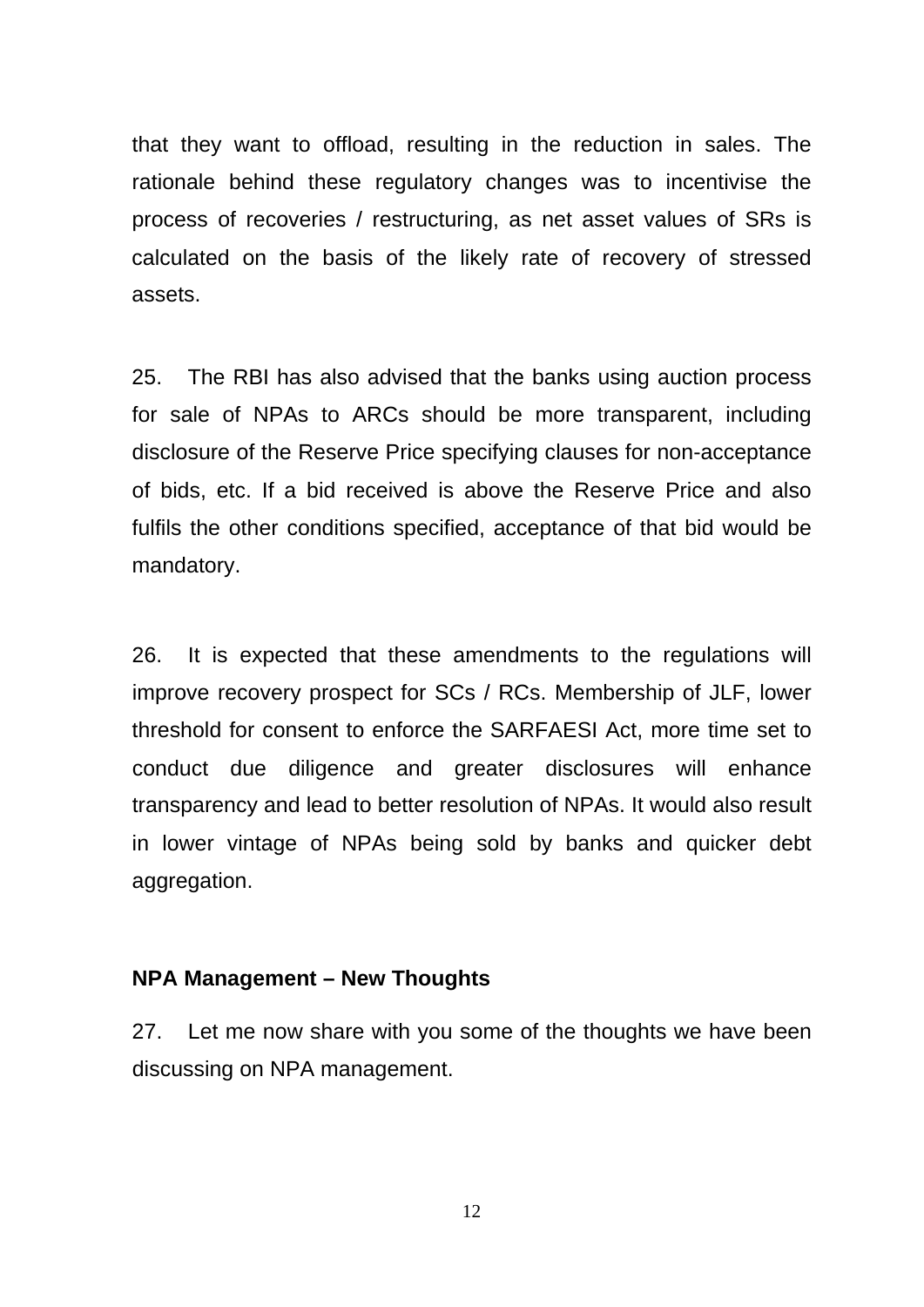### *Enhancing Credit Appraisal Capacity*

28. One of the fundamental issues that hampers NPA Management is the inadequacies in the credit appraisal capacity of banks, more specifically on project appraisal. As we know, there is just one technical consultancy firm, besides some specific desks in some banks. With the requirement of independent evaluation for JLFs and the number of JLFs, there is a crying need for emergence of additional technical capabilities to undertake evaluation of projects, restructuring schemes, etc. Banks will have to strengthen their in-house desks as well. Reserve Bank through the Centre for Advanced Financial Research and Learning has taken initiative to organise capacity building program for bankers.

### *Number of members in a consortium*

*29.* Another suggestion that has come relates to limiting the number of banks and financial institutions that should be permitted in a consortium or even in a multiple banking arrangement. It is said that the banks with very meagre share neither have incentives nor inclination to independently assess the proposal and they typically and blindly go by one that has bigger share. Even if the bank has in-house technical capabilities, with a small share it's voice is not strong enough. Therefore, the suggestion is to have a regulatory limit on the number of members in a consortium or multiple banking arrangements so that every member has at least 10% of the exposure and therefore will have serious independent credit appraisal and credit monitoring. There are counter views about this suggestion, especially with regard to the freedom to be available for a bank or borrower to take the commercial decision on a loan.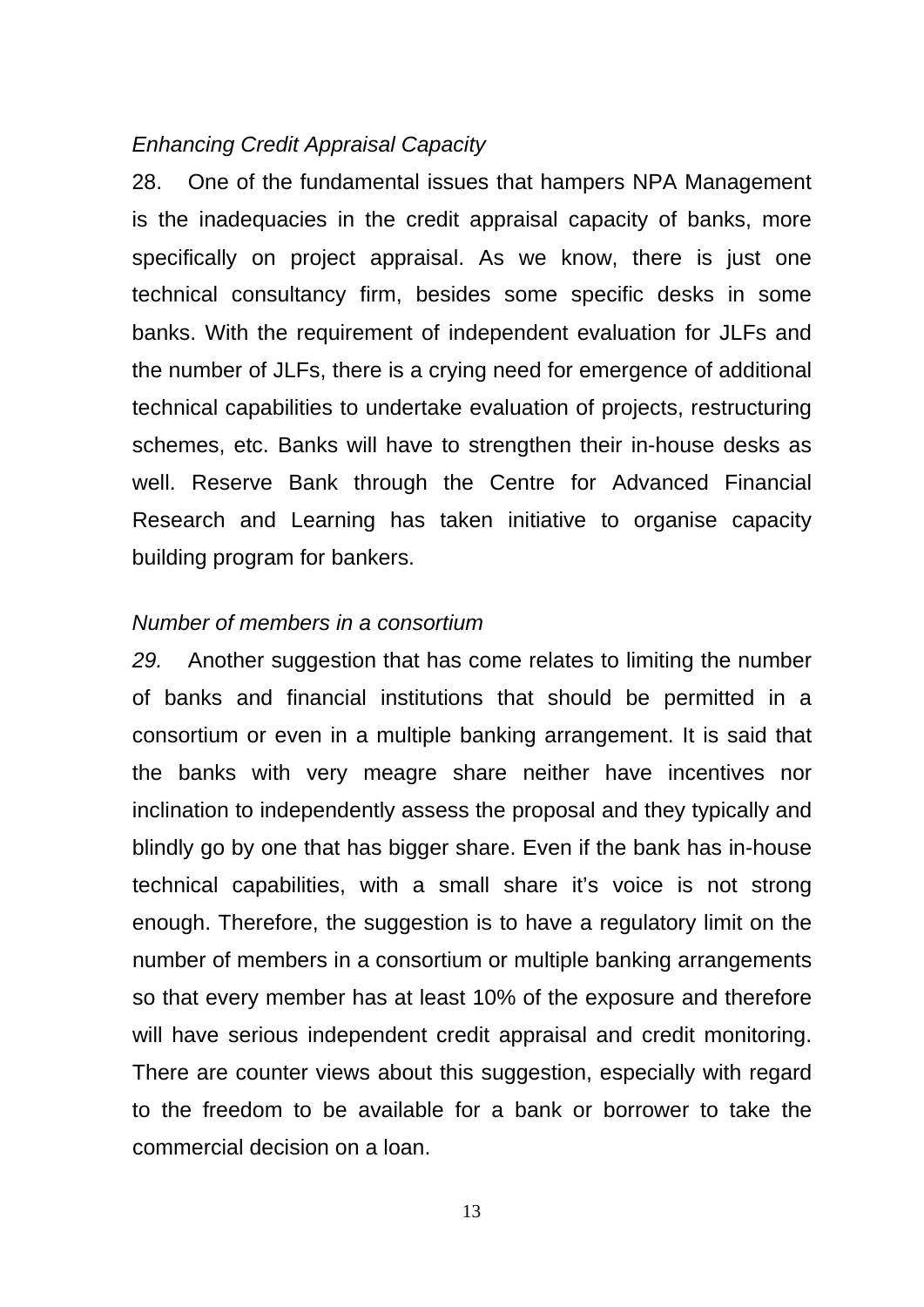### *Ready List of Management and Technical Experts / Specialists*

*30.* Yet another suggestion is to prepare a ready list of management and technical experts and specialists whose services can be availed by banks, financial institutions or the asset reconstruction companies whenever the JLFs decide to change the management under a CAP. Perhaps IBA can prepare and update such a ready list.

31. All these suggestions need further exploration and discussion before we take a final view.

#### **Issues faced by SCs / RCs**

#### *Capital*

32. There is no denying the fact that SCs / RCs need capital and that too on continuing basis to be able to grow and be meaningful players in the sector while avenues of raising capital is limited. The networth of 15 ARCs is only around  $\overline{4000}$  crore whereas stressed assets in the system run into lakhs of crore. The industry being a capital intensive one, SCs / RCs are struggling to raise capital. Deeppocket investors are interested in the business but cautious on account of slow pace of judicial and administrative environment. While there is limited appetite among the existing sponsors and shareholders, the limit of 50 percent on individual shareholding and the stipulation that the sponsor should not have any controlling interest in the SCs / RCs (as stipulated by the SARFAESI Act) are proving to be stumbling blocks in this regard. However, it needs to be mentioned here that it would not be an easy option for SCs / RCs to raise funds through IPO for the reason that while on the one hand, there is an apparent lack of investor appetite in the domestic market in the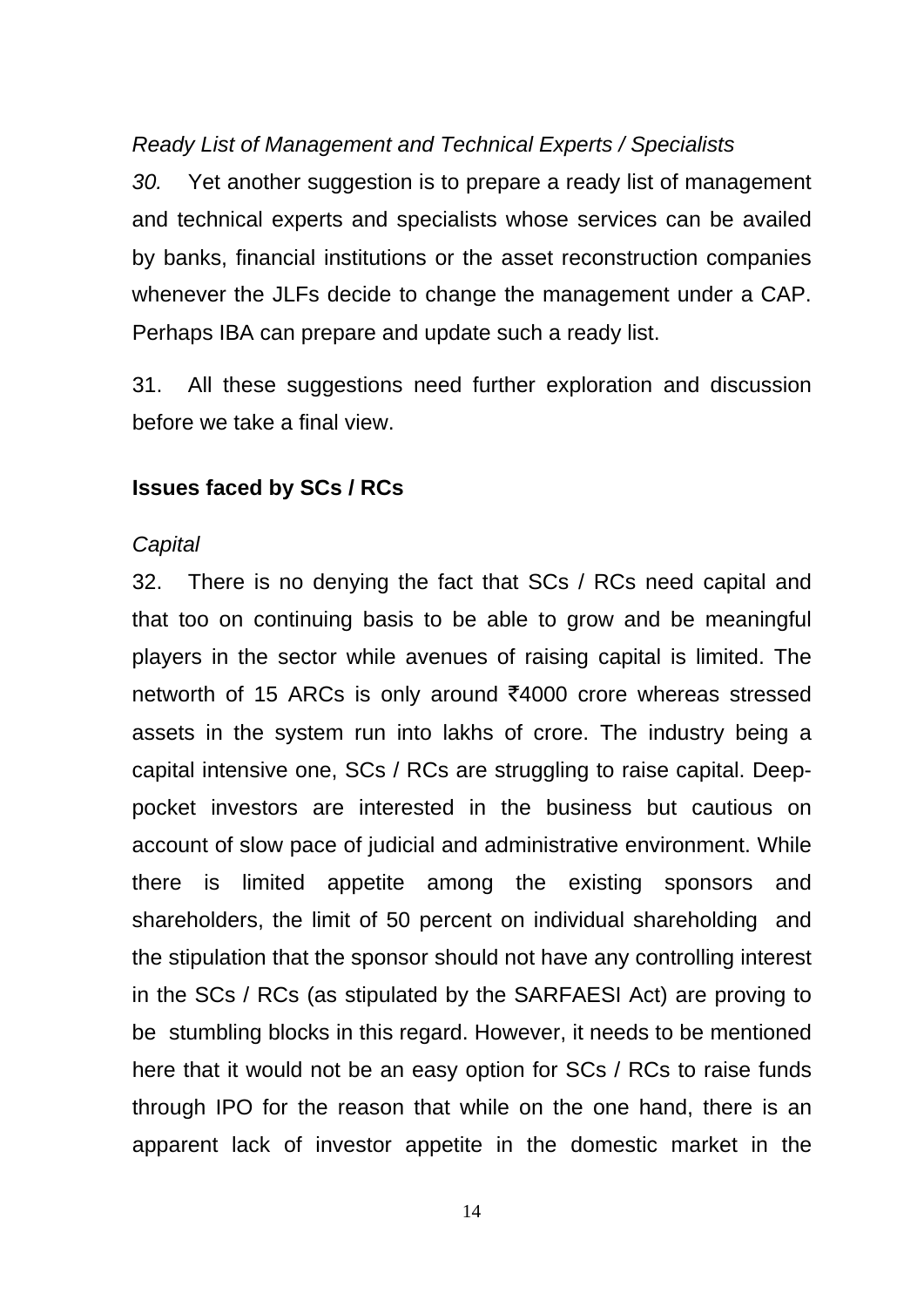distressed space, the performance of SCs / RCs has, so far, remained dismal for a variety of reasons and this may prove to be a road block. SCs / RCs that can raise capital in a timely manner will be better positioned to play an active role in the field. SCs / RCs need to explore more in this regard especially through FDI route. There has also been a demand from the industry that subordinated debts like loans from the sponsors should be designated as Tier II capital and should be taken into account while calculating the capital adequacy of the SCs / RCs.

#### *Pricing of NPAs*

33. The other important issue is pricing of NPAs. Currently there is no meeting point between price expectation of sellers and bid price by SCs / RCs, which is also evident from the low success rate of auctions. This also proves to be a hindrance while bringing in more investors willing to invest in the SRs being issued by the SCs / RCs to raise funds for acquisition of NPAs. Investors in stressed asset portfolios expect high returns, based on high-risk, high-reward principle which SCs / RCs find impossible to offer if the assets being acquired are not realistically priced. Equilibrium in offer and bid prices is essential for revival of the NPA market. This issue is best resolved by market forces and participants. Indian Banks Association in consultation with Association of Asset Reconstruction Companies may draw contours of mutually acceptable methodology for reserve price valuation. Discovery of fair price for NPAs may definitely help in more deals going through auctions and also generate interest from secondary investors like distress asset funds which can participate via SCs / RCs.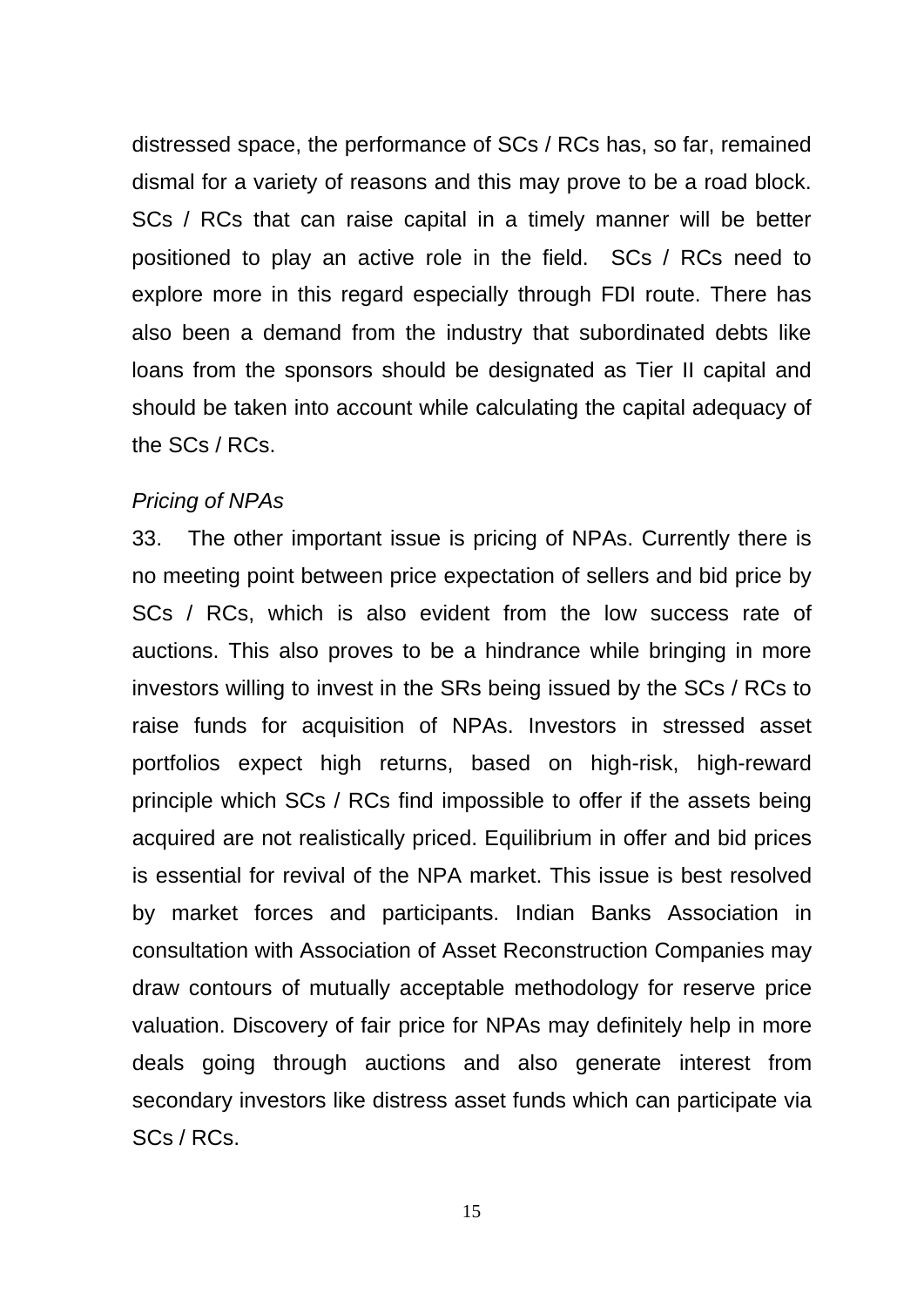#### *Need of Secondary Market for SRs*

34. In the absence of third party investor money which is an automatic fall-out of a virtually non-existent secondary market, the bank that sells NPAs doubles up as investor in SRs. A meaningful solution would have been to delink investment in security receipts from only a select group of qualified institutional buyers (QIBs) (as mandated under the SARFAESI Act) and throwing it open for all institutional players in debt trading. Further, as pointed out by the SCs / RCs, in terms of Guidelines issued by SEBI, High Networth Individuals (HNIs) are already allowed to participate in the SR market as Alternate Investment Funds (AIFs) have been notified as QIBs, eligible for investment in SRs issued by SCs / RCs. One possibility is that they may be allowed to participate directly in the SR market, as they have necessary risk capital and risk appetite. This measure may help widen investor base and infuse greater depth to the secondary market for SRs. An active secondary market for SRs will attract special situations funds and QIBs to this market. Reserve Bank has already suggested to the Government of India that Section 7 of the SARFAESI Act may be amended by giving power to RBI to specify the category of the investors from time to time in consultation with SEBI.

### *Debt Aggregation*

35. While sale of NPAs by banks depend on various factors like security package available, best price, etc., and therefore many times sale with respect to debt of a single borrower to a single SCs / RCs may not be possible, sale of entire debt of one borrower to single SC / RC would help in effective and efficient resolution. Piece meal sale of an asset particularly with turn around potential by different lenders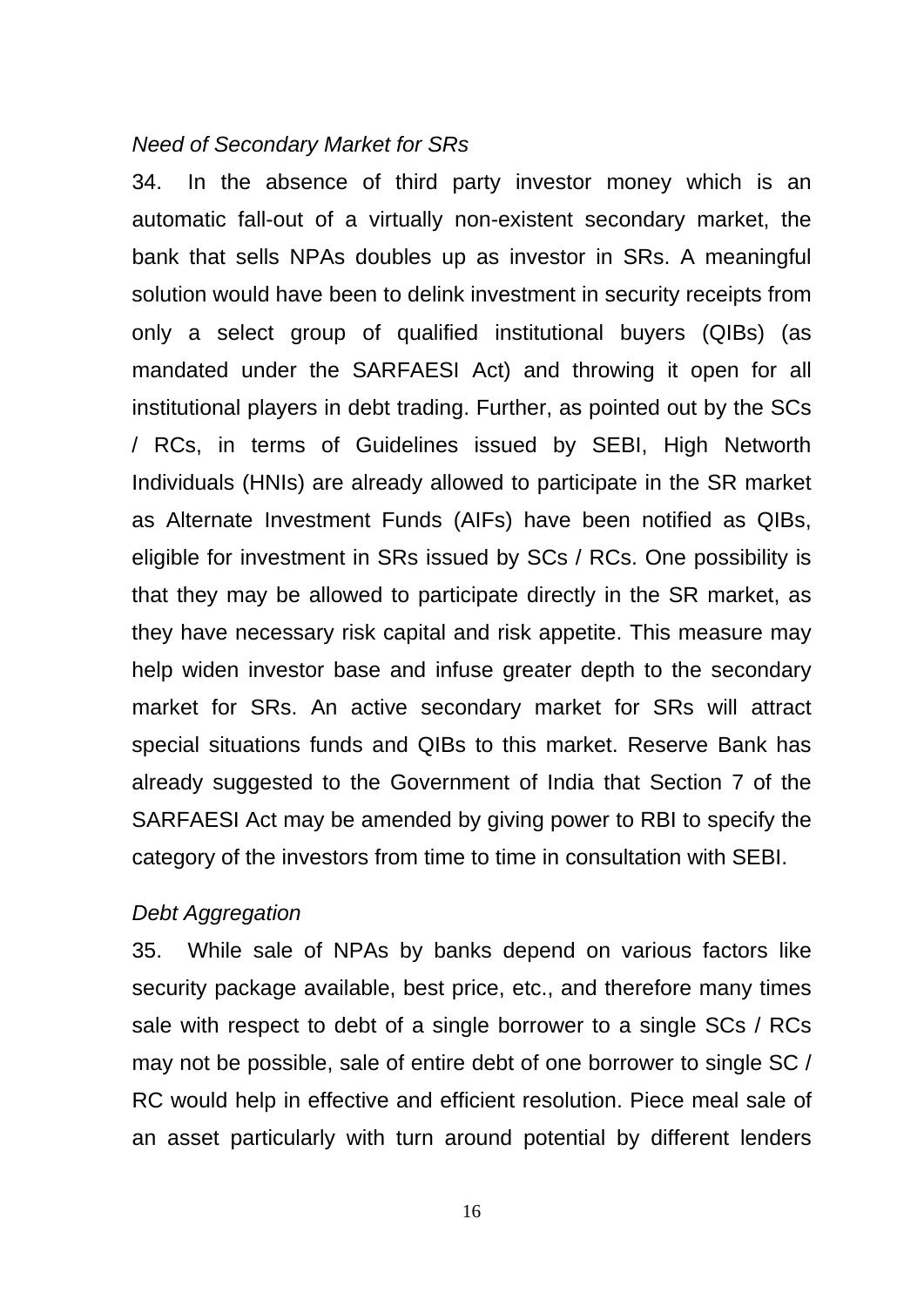defeats the purpose itself as it results not only in delays but also pricing hiccups and derails resolution process. Alternatively, SCs / RCs may also need to evolve mechanism to coordinate in successful resolution of those assets, in the best interest of all stake holders.

#### *Judicial delays*

36. An important factor affecting recovery performance of SCs / RCs is the delay in judicial process: be it under SARFAESI Act or at the level of debt recovery tribunals. A fast and efficient judicial system is a sine qua non for effective resolution of NPAs. Realising the importance of having a strong bankruptcy framework in improving the ease of doing business, Government of India has constituted a Bankruptcy Law Reforms Committee to study the corporate bankruptcy legal framework in India. The Committee has submitted an Interim Report in February 2015 for immediate action and its Final Report is expected to be submitted within 12 months, recommending a Bankruptcy Code. Reserve Bank expects that recommendations of the Committee, when implemented, would result in significant improvement in the bankruptcy framework of the country and enable banks / SCs / RCs to resolve their stressed assets in an effective manner.

### **Conclusion**

37. I am sure that with the efforts of the Government in bringing in a strong bankruptcy framework and various regulatory initiatives being taken by the Reserve Bank of India, the effectiveness of the SCs / RCs would improve to a great extent. At the same time, I hope that the market participants iron out the frictions which are best resolved